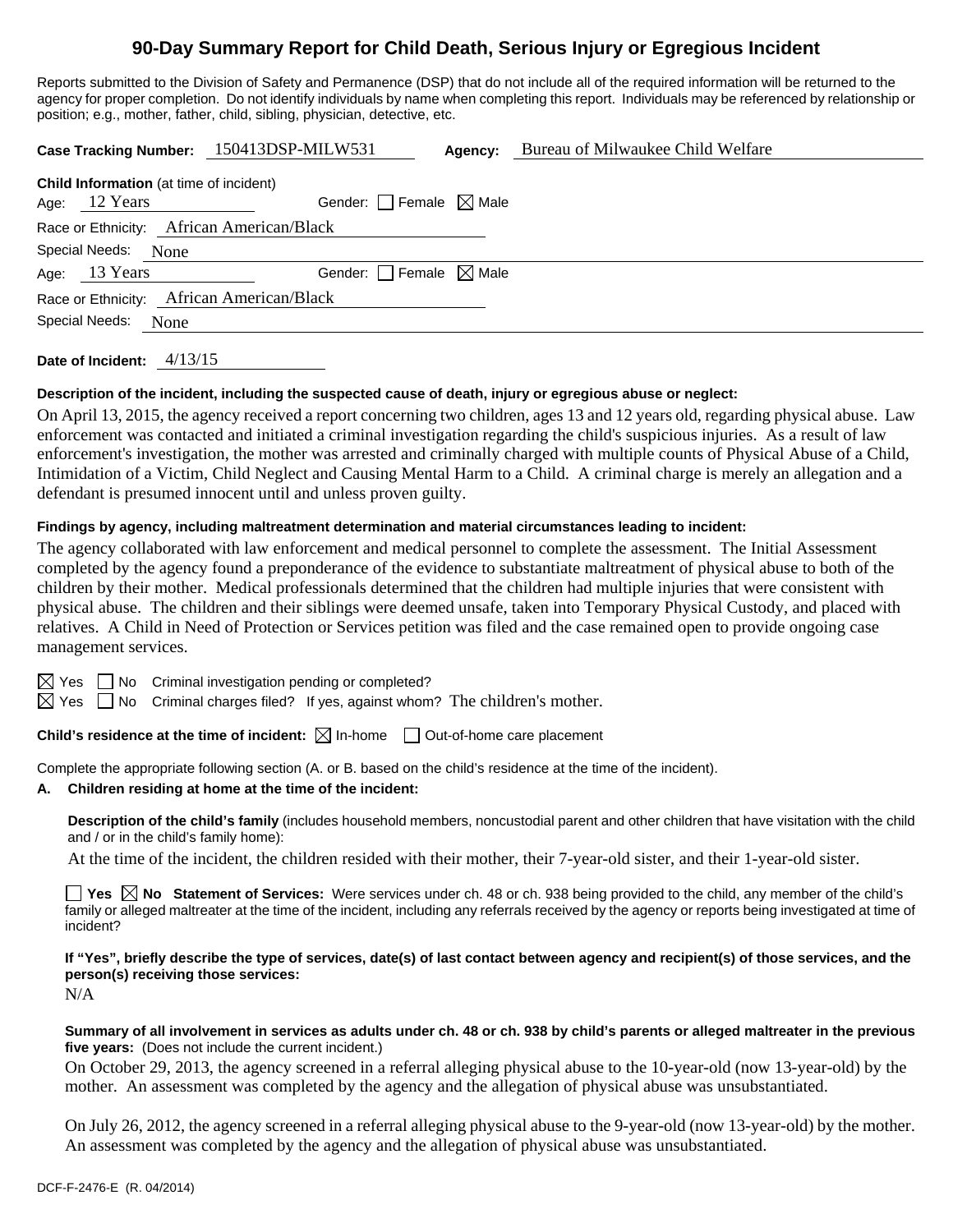On March 18, 2010 the agency screened in a referral alleging physical abuse to the 8-year-old (now 13-year-old) and 6-year-old (now 12-year-old) by the mother. An assessment was completed by the agency and the allegations of physical abuse were unsubstantiated.

On February 11, 2010 the agency screened in a referral alleging physical abuse to the 8-year-old (now 13-year-old) by the mother. An assessment was completed by the agency and the allegation of physical abuse was unsubstantiated.

#### **Summary of actions taken by the agency under ch. 48, including any investigation of a report or referrals to services involving the child, any member of the child's family living in this household and the child's parents and alleged maltreater.** (Does not include the current incident.)

(Note: Screened out reports listed in this section may include only the date of the report, screening decision, and if a referral to services occurred at Access. Reports that do not constitute a reasonable suspicion of maltreatment or a reason to believe that the child is threatened with harm are not required to be screened in for an initial assessment, and no further action is required by the agency.)

On October 29, 2013, the agency screened in a referral alleging physical abuse to the 10-year-old (now 13-year-old) by the mother. An assessment was completed by the agency and the allegation of physical abuse was unsubstantiated.

On July 26, 2012, the agency screened in a referral alleging physical abuse to the 9-year-old (now 13-year-old) by the mother. An assessment was completed by the agency and the allegation of physical abuse was unsubstantiated.

On March 18, 2010 the agency screened in a referral alleging physical abuse to the 8-year-old (now 13-year-old) and 6-year-old (now 12-year-old) by the mother. An assessment was completed by the agency and the allegations of physical abuse were unsubstantiated.

On February 11, 2010 the agency screened in a referral alleging physical abuse to the 8-year-old (now 13-year-old) by the mother. An assessment was completed by the agency and the allegation of physical abuse was unsubstantiated.

## **Summary of any investigation involving the child, any member of the child's family and alleged maltreater conducted under ch. 48 and any services provided to the child and child's family since the date of the incident:**

The agency collaborated with law enforcement and medical personnel to complete the assessment. The Initial Assessment completed by the agency found a preponderance of the evidence to substantiate maltreatment of physical abuse to both of the children by their mother. Medical professionals determined that the children had multiple injuries that were consistent with physical abuse. The children and their siblings were deemed unsafe, taken into Temporary Physical Custody, and placed with relatives. A Child in Need of Protection or Services petition was filed and the case remained open to provide ongoing case management services.

## **B. Children residing in out-of-home care (OHC) placement at time of incident:**

#### **Description of the OHC placement and basis for decision to place child there:** NA

### **Description of all other persons residing in the OHC placement home:** NA

**Licensing history:** Including type of license, duration of license, summary of any violations by licensee or an employee of licensee or other actions that constitute a substantial failure to protect and promote the welfare of the child. NA

| Summary of any actions taken by agency in response to the incident: (Check all that apply.) |                                                      |  |                                                   |
|---------------------------------------------------------------------------------------------|------------------------------------------------------|--|---------------------------------------------------|
| $\boxtimes$                                                                                 | Screening of Access report                           |  | Attempted or successful reunification             |
|                                                                                             | Protective plan implemented                          |  | Referral to services                              |
| $\overline{\boxtimes}$                                                                      | Initial assessment conducted                         |  | Transportation assistance                         |
| N<br>M<br>M                                                                                 | Safety plan implemented                              |  | Collaboration with law enforcement                |
|                                                                                             | Temporary physical custody of child                  |  | Collaboration with medical professionals          |
|                                                                                             | Petitioned for court order / CHIPS (child in need of |  | Supervised visitation                             |
|                                                                                             | protection or services)                              |  | Case remains open for services                    |
|                                                                                             | Placement into foster home                           |  | Case closed by agency                             |
| N<br>N                                                                                      | Placement with relatives                             |  | Initiated efforts to address or enhance community |
|                                                                                             | Ongoing Services case management                     |  | collaboration on CA/N cases                       |
|                                                                                             |                                                      |  | Other (describe):                                 |